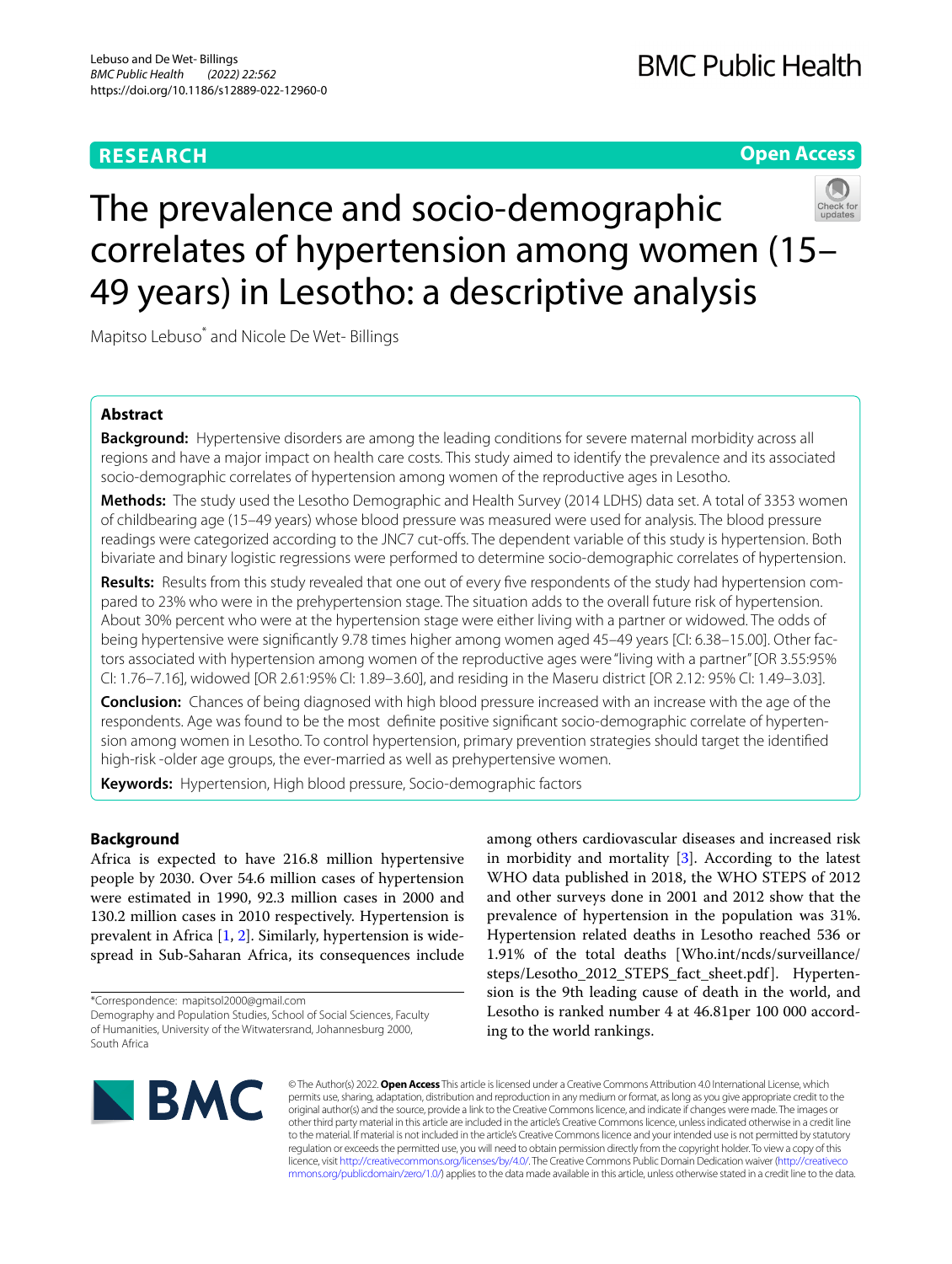Hypertension is a major cause of morbidity among adult patients in Lesotho; it is among the five causes of female admission into hospitals. Hypertension is also the third most common cause of outpatient attendance and one of the leading causes of admission to public health  $[4-7]$  $[4-7]$ . The high prevalence of hypertension exerts a tremendous public health crisis [[8,](#page-7-5) [9](#page-7-6)]. Mashea et al. [[8](#page-7-5)], discovered that obstetric haemorrhage and hypertensive disorder escalates mortality by 31.4% and 28% respectively. The objective of this study is to identify prevalence and its associated socio-demographic correlates of hypertension among women aged 15–49 years in Lesotho. Prevalence of hypertension remains high (one in 3 persons are hypertensive) and it remains a challenge in the country despite concerted eforts made by the Lesotho government and development partners to curb it. Previous studies conducted in the country made investigations on hypertension treatment and control in primary care setting as well as knowledge of disease and medications among hypertension patients. The child-bearing women's demographic and social factors which could be predictors of hypertension have not been examined in Lesotho. The study is intended to fill that gap in the literature.

# **Methods**

This is a secondary data analysis of cross-sectional data of the 2014 Lesotho Demographic and Health Survey (LDHS). These are women of childbearing age  $(15-49)$ years) who had ever given birth in the five years preceding the 2014 LDHS. The total unweighted female population in the LDHS was 6,621. In determining the variable of interest, respondents were asked whether they were ever diagnosed with high blood pressure by a doctor or a nurse [\[10](#page-7-7)]. Blood pressure readings were taken from 3353 who were included in the fnal analysis. About ffteen percent (705) respondents were ever diagnosed with high blood pressure. The individual female dataset for the 2014 LDHS was used for this study and the data were extracted and processed using Stata version 14.

# **The outcome variable**

In this study, hypertension is the outcome variable, which was defned using the WHO classifcation and categorized using the JNC7 cut-offs. The categorization was done with the use of blood pressure records of women taken from the 2014 Lesotho Demographic and Health Survey  $[11]$  $[11]$ .

This variable is derived from the survey question of "Ever been diagnosed with high blood pressure by a doctor or a nurse?". If the response is "yes", then the inclusion criteria which was used was for those whose hypertension levels were  $140+mmHg$  (systolic) or  $90+mmHg$ (diastolic) or above. The outcome variable was categorized as hypertension stage 1, that is, those with  $SBP \geq 140$  (mmHg) or DBP of  $\geq 90$  (mmHg), then Hypertension stage 2, as those with  $SBP \ge 160$  (mmHg) or DBP  $SBP \ge 100$  (mmHg) [[12\]](#page-7-9).

# **Independent variable**

The independent variables of the study were socio-demographic characteristics such as age, marital status, place of residence, region/district, religion, level of education and occupation.

# **Statistical analyses**

Cross-tabulations, bivariate and logistic regression analyses were done. At the bivariate level, the percentage distribution of the study sample was presented by the selected socio-demographic characteristics of the women. The correlation was tested using the Pearson correlation coefficient. Binary logistic regression was used to determine socio-demographic correlates of hypertension among women aged 15–49 years in Lesotho. A *p*-value of < 0.05 was considered statistically signifcant. All analyses were carried out using version 14 of the STATA software.

# **Ethical consideration**

The Lesotho DHS can be downloaded from the website and is free to use by researchers for further analysis. In order to access the data from DHS MEASURE, a written request was submitted to the DHS MACRO, and permission was granted to use the data for this survey.

# **Results**

# **Socio‑demographic characteristics of the respondents**

Table [1](#page-2-0) depicts the socio-demographic characteristics of respondents. Regarding the profle of women, 23.29% were aged 15–19 years while 7.40% were aged 45–49 years. More than three quarters (67%) were rural dwellers and 14% were residing in the Maseru district compared to 8% from Quthing and Qacha's Nek districts respectively. About one percent (0.80%) were living with their partners compared to 54% who were married. More than half (51%) of the women had completed the secondary level of education (Table [1\)](#page-2-0). Thirty eight percent were members of the Roman Catholic Church compared to 0.02% of the Hindu religion. About 17% of the women's occupation was sales while only 1.3% reported being agricultural employees.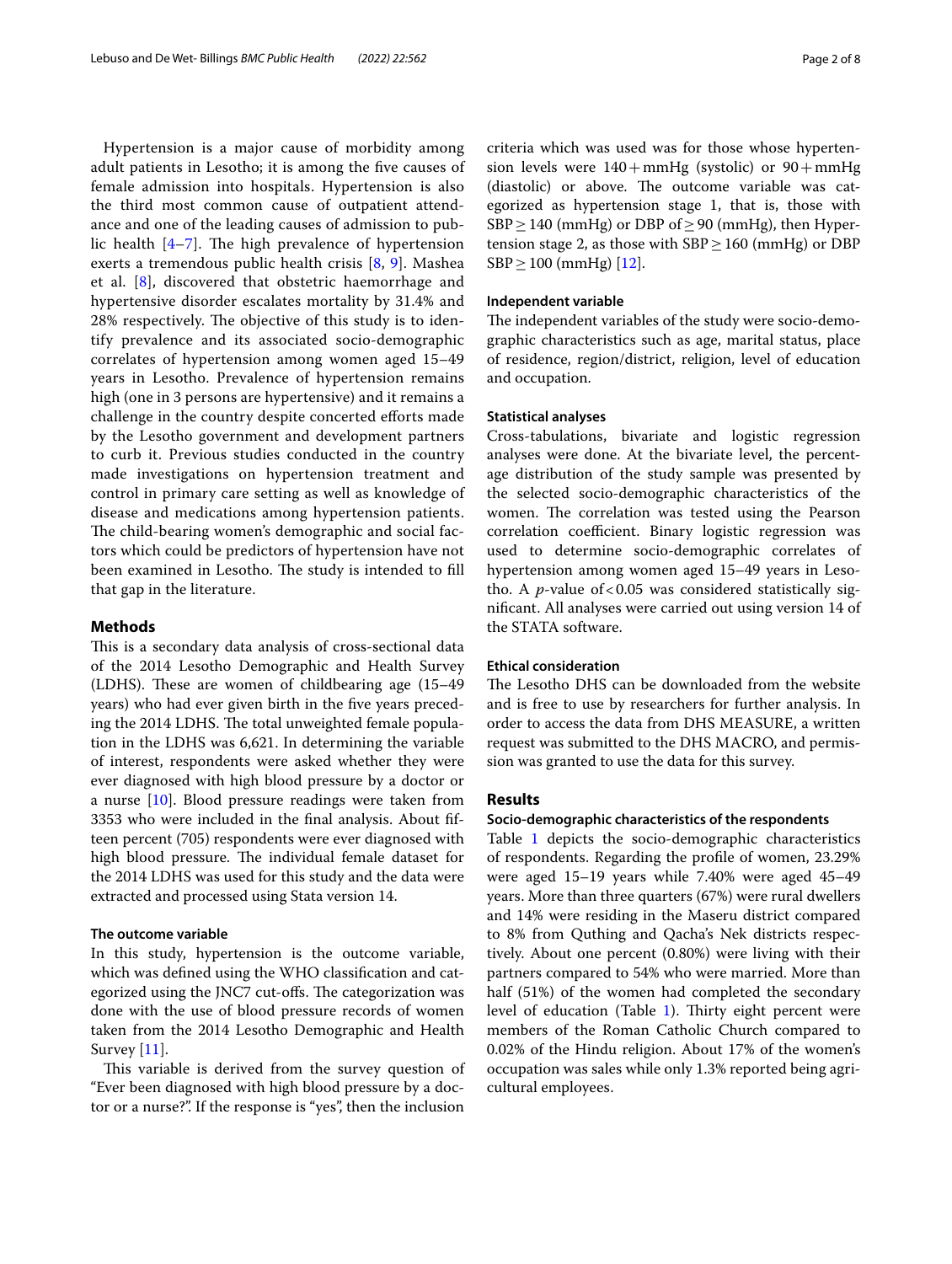# <span id="page-2-0"></span>**Table 1** The socio-demographic characteristics of women in Lesotho, 2014

| <b>Characteristics</b>              | N(6621)      | N(705) Ever diagnosed<br>with high blood<br>pressure |
|-------------------------------------|--------------|------------------------------------------------------|
| Age groups                          | $n(\% )$     | $n\%$                                                |
| $15 - 19$                           | 1242 (23.29) | 29 (4.11)                                            |
| $20 - 24$                           | 1300 (19.63) | 93 (13.19)                                           |
| $25 - 29$                           | 1072 (16.19) | 94 (13.33)                                           |
| $30 - 34$                           | 907 (13.70)  | 116 (16.45)                                          |
| $35 - 39$                           | 728 (11.00)  | 118 (16.74)                                          |
| $40 - 44$                           | 582 (8.79)   | 114(16.17)                                           |
| $45 - 49$                           | 490 (7.40)   | 141 (20.00)                                          |
| Place of residence                  |              |                                                      |
| Urban                               | 2202 (33.26) | 254 (36.03)                                          |
| Rural                               | 4419 (66.74) | 451 (63.97)                                          |
| Region/district                     |              |                                                      |
| Botha-bothe                         | 593 (8.96)   | 47 (6.67)                                            |
| Leribe                              | 785 (11.86)  | 93 (13.19)                                           |
| Berea                               | 760 (11.48)  | 77 (10.92)                                           |
| Maseru                              | 930 (14.05)  | 147 (20.85)                                          |
| Mafeteng                            | 624 (9.42)   | 96 (13.62)                                           |
| Mohale's hoek                       | 621 (9.38)   | 66 (9.36)                                            |
| Quthing                             | 556 (8.40)   | 42 (5.96)                                            |
| Qacha's-nek                         | 558 (8.43)   | 56 (7.94)                                            |
| Mokhotlong                          | 605 (9.14)   | 43 (6.10)                                            |
| Thaba tseka                         | 589 (8.90)   | 38 (5.39)                                            |
| <b>Marital Status</b>               |              |                                                      |
| Single                              | 2201 (33.24) | 98 (13.90)                                           |
| Married                             | 3556 (53.71) | 470 (66.67)                                          |
| Living with partner                 | 53 (0.80)    | 12 (1.70)                                            |
| Widowed                             | 471 (7.11)   | 83 (11.77)                                           |
| Divorced                            | 96 (1.45)    | 13 (1.84)                                            |
| No longer living together/separated | 244 (3.69)   | 29(4.11)                                             |
| Level of education                  |              |                                                      |
| No education                        | 81 (1.22)    | 10(1.42)                                             |
| Primary                             | 2665 (40.25) | 290 (41.13)                                          |
| Secondary                           | 3354 (50.66) | 327 (46.38)                                          |
| Higher                              | 521 (7.87)   | 78 (11.06)                                           |
| Religion                            |              |                                                      |
| Roman catholic church               | 2514 (37.97) | 281 (39.86)                                          |
| Lesotho evangelical church          | 1133 (17.11) | 135 (19.15)                                          |
| Methodist                           | 111 (1.68)   | 10(1.42)                                             |
| Anglican church                     | 453 (6.84)   | 58 (8.23)                                            |
| Seventh day Adventist               | 40 (0.60)    | 6(0.85)                                              |
| Pentecostal                         | 1682 (25.40) | 138 (19.25)                                          |
| Other Christian                     | 540 (8.16)   | 64 (9.08)                                            |
| Islam                               | 11(0.17)     | 2(0.28)                                              |
| Hindu                               | 1(0.02)      | 0(0.00)                                              |
| No religion                         | 65 (0.98)    | 4(0.57)                                              |
| Other                               | 71 (1.07)    | 7(0.99)                                              |
| Professional/technical/managerial   | 295 (10.84)  | 49 (12.89)                                           |
| Clerical                            | 132 (4.85)   | 23 (6.05)                                            |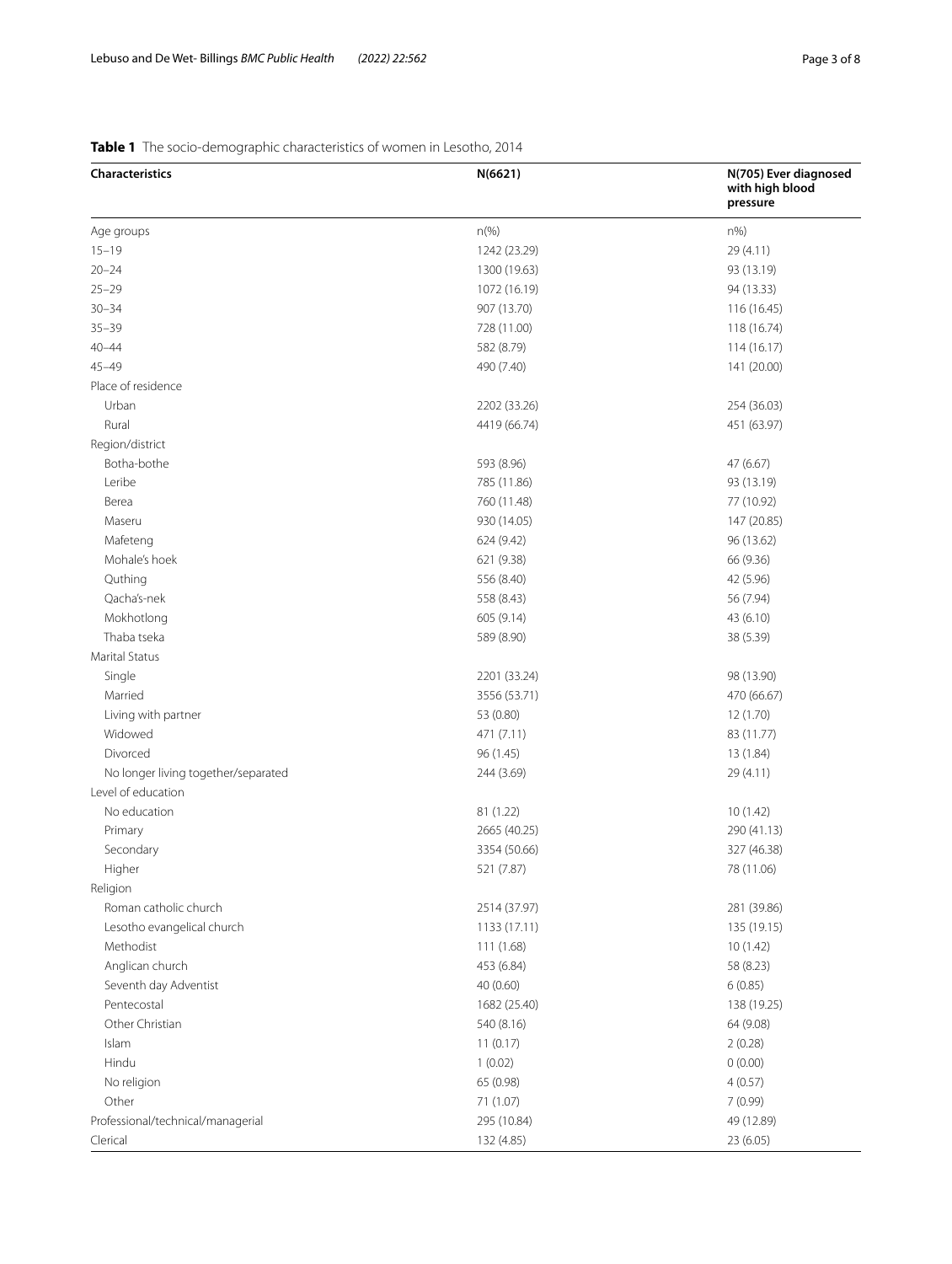# **Table 1** (continued)

| <b>Characteristics</b>     | N(6621)     | N(705) Ever diagnosed<br>with high blood<br>pressure |
|----------------------------|-------------|------------------------------------------------------|
| Sales                      | 475 (17.46) | 69 (18.16)                                           |
| Agricultural-self-employed | 270 (9.92)  | 35 (9.21)                                            |
| Agricultural-employee      | 35 (1.29)   | 3(0.79)                                              |
| Household and domestic     | 420 (15.44) | 40 (10.53)                                           |
| Services                   | 314 (11.54) | 54 (14.21)                                           |
| Skilled manual             | 266 (9.78)  | 42 (11.05)                                           |
| Unskilled manual           | 353 (12.97) | 43 (11.32)                                           |
| Don't know                 | 161(5.92)   | 22 (5.79)                                            |
|                            |             | $N = 380$                                            |



# <span id="page-3-0"></span>**Percentage of respondents diagnosed with high blood pressure**

As expected, women (63.97%) who resided in the rural areas were more likely to be hypertensive than their urban counterparts (36.03%). Majority were 45–49 years old, and were from Maseru district (20.85%). They had secondary education, belonged to the Roman Catholic Church and their occupation was more likely to be in the sales sector.

Figure [1](#page-3-0) displays information on the hypertension status of women. The hypertension status has been divided in *normal (those with "systolic BP (SBP)*< =*120– 129(mmHg)* and/or diastolic  $\langle$  = 80- 84 (mmHg)), prehypertension (systolic BP (SBP) 130 -139*(mmHg)* and/ or diastolic 85–89(mm Hg) and hypertensive (those with  $SBP \geq 140$  (mmHg) and/or DBP of  $\geq 90$  (mmHg))

Based on Fig. [1](#page-3-0), 19% of women have hypertension, compared to 23% and 58% who have prehypertension and normal blood pressure.

Table [2](#page-4-0) presents chi-square results of hypertension status by socio-demographic characteristics of women in Lesotho.

A total of 58.32%, 22.51%, and 19.17% of the females had normal blood pressure, were prehypertensive, and had hypertension respectively The bivariate analysis show that age, region, marital status, level of education, religion and occupation have a signifcant association with hypertensive status of women. The findings revealed that 44% of females aged 45–49 were found to be more hypertensive compared to other age cohorts.

Females in the professional/technical/managerial occupation (32%) and with high level of education (24%) had higher levels of blood pressure readings of  $SBP \ge 140$  (mmHg) or DBP of  $\ge 90$  (mmHg). Furthermore, 25% and 24% of females from the Quthing and Botha-Bothe districts were hypertensive while 30% and 29% of women who were either living with a partner or widowed had a blood pressure reading of  $SBP \ge 140$ (mmHg) or DBP SBP  $\geq$  90 (mmHg). While on the other hand, 25% of women who belong to Methodist and Anglican Church were reported to be at prehypertensive stage.

Table [3](#page-6-0) displays binary logistic regressions of the Odds Ratio (OR) of hypertension status and sociodemographic factors among women aged 15–49 years. Age has been found to have a positive infuence on hypertension. Thus, compared with women aged 15– 19 years, the odds of being hypertensive were signifcantly higher among females aged 25–29 [OR: 2.06; CI: 1.2 3,2.91], 30–34[OR: 3.23; CI: 2.11,4.93], 35–39[OR: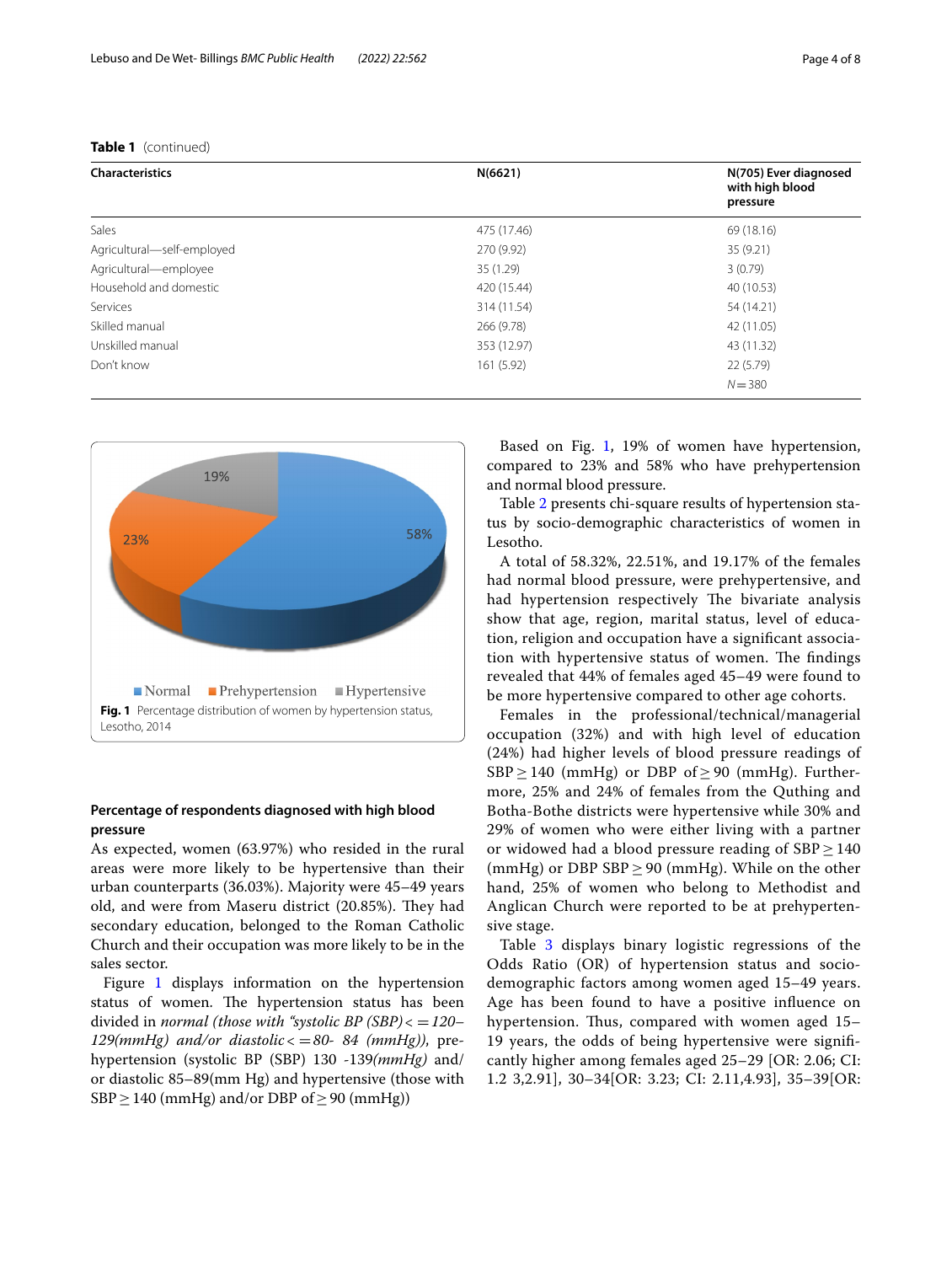| <b>Characteristics</b>                  | (systolic $\lt=120-129$<br>and diastolic $\lt=80$ -<br>84) | Normal Blood pressure Prehypertension (systolic<br>130-139 and/or diastolic<br>$85 - 89$ | Hypertension<br>(systolic $\geq$ 140-<br>159 and/or<br>diastolic $\geq$ 90-99) | Total | Pearson's Chi<br>square |
|-----------------------------------------|------------------------------------------------------------|------------------------------------------------------------------------------------------|--------------------------------------------------------------------------------|-------|-------------------------|
| Age group                               |                                                            |                                                                                          |                                                                                |       |                         |
| $15 - 19$                               | 556 (70.83)                                                | 161 (20.51)                                                                              | 68 (8.66)                                                                      | 785   | < 0.000                 |
| $20 - 24$                               | 421 (68.01)                                                | 125 (20.19)                                                                              | 73 (11.79)                                                                     | 619   |                         |
| $25 - 29$                               | 335 (62.92)                                                | 122 (22.93)                                                                              | 75 (14.10)                                                                     | 532   |                         |
| $30 - 34$                               | 239 (52.07)                                                | 128 (27.89)                                                                              | 92 (20.04)                                                                     | 459   |                         |
| $35 - 39$                               | 168 (46.80)                                                | 86 (23.96)                                                                               | 105 (29.29)                                                                    | 359   |                         |
| $40 - 44$                               | 129 (44.64)                                                | 52 (17.99)                                                                               | 108 (37.31)                                                                    | 289   |                         |
| $45 - 49$                               | 72 (28.92)                                                 | 67 (26.91)                                                                               | 110 (44.18)                                                                    | 249   |                         |
| Place of residence                      |                                                            |                                                                                          |                                                                                |       |                         |
| Urban                                   | 647 (59.80)                                                | 231 (21.35)                                                                              | 204 (18.85)                                                                    | 1082  | 0.439                   |
| Rural                                   | 1273 (57.60)                                               | 510 (23.08)                                                                              | 427 (19.32)                                                                    | 2210  |                         |
| Region/district                         |                                                            |                                                                                          |                                                                                |       |                         |
| Botha-bothe                             | 144 (27.30)                                                | 80 (27.30)                                                                               | 69 (23.55)                                                                     | 293   | < 0.001                 |
| Leribe                                  | 241 (61.95)                                                | 91 (23.39)                                                                               | 57 (14.65)                                                                     | 389   |                         |
| Berea                                   | 233 (61.97)                                                | 74 (19.68)                                                                               | 69 (18.35)                                                                     | 376   |                         |
| Maseru                                  | 265 (58.50)                                                | 89 (19.65)                                                                               | 99 (21.85)                                                                     | 453   |                         |
| Mafeteng                                | 167 (55.12)                                                | 67(22.11)                                                                                | 69 (22.77)                                                                     | 303   |                         |
| Mohale's hoek                           | 194 (60.82)                                                | 72 (22.57)                                                                               | 53 (16.66)                                                                     | 319   |                         |
| Quthing                                 | 137 (50.00)                                                | 68 (24.82)                                                                               | 69 (25.18)                                                                     | 274   |                         |
| Qacha's-nek                             | 165 (60.00)                                                | 56 (20.36)                                                                               | 54 (19.68)                                                                     | 275   |                         |
| Mokhotlong                              | 191 (61.22)                                                | 73 (23.40)                                                                               | 43 (15.38)                                                                     | 312   |                         |
| Thaba tseka                             | 183 (61.41)                                                | 71 (23.83)                                                                               | 44 (14.77)                                                                     | 298   |                         |
| <b>Marital Status</b>                   |                                                            |                                                                                          |                                                                                |       |                         |
| Single                                  | 724 (66.85)                                                | 231 (21.33)                                                                              | 128 (11.82)                                                                    | 1083  | < 0.000                 |
| Married                                 | 953 (54.21)                                                | 417 (23.72)                                                                              | 388 (22.07)                                                                    | 1758  |                         |
| Living with partner                     | 18 (54.55)                                                 | 5(15.15)                                                                                 | 10(30.30)                                                                      | 33    |                         |
| Widowed                                 | 133 (52.57)                                                | 46 (18.18)                                                                               | 74 (29.25)                                                                     | 253   |                         |
| Divorced                                | 28 (57.14)                                                 | 11 (22.45)                                                                               | 10(20.41)                                                                      | 49    |                         |
| No longer living together/<br>separated | 64 (55.17)                                                 | 31 (26.72)                                                                               | 21 (18.10)                                                                     | 116   |                         |
| Level of education                      |                                                            |                                                                                          |                                                                                |       |                         |
| No education                            | 23 (56.10)                                                 | 9(21.95)                                                                                 | 9(21.95)                                                                       | 41    | 0.030                   |
| Primary                                 | 748 (55.86)                                                | 313 (23.38)                                                                              | 278 (20.86)                                                                    | 1339  |                         |
| Secondary                               | 1012 (61.00)                                               | 364 (21.94)                                                                              | 283 (17.06)                                                                    | 1659  |                         |
| Higher                                  | 137 (54.15)                                                | 55 (21.74)                                                                               | 61(24.11)                                                                      | 253   |                         |
| Religion                                |                                                            |                                                                                          |                                                                                |       |                         |
| Roman catholic church                   | 717 (56.15)                                                | 297 (23.26)                                                                              | 263 (20.60)                                                                    | 1277  | < 0.001                 |
| Lesotho evangelical church              | 331 (57.57)                                                | 126 (21.91)                                                                              | 118 (20.52)                                                                    | 575   |                         |
| Methodist                               | 29 (49.15)                                                 | 15 (25.42)                                                                               | 15 (25.42)                                                                     | 59    |                         |
| Anglican church                         | 99 (49.01)                                                 | 53 (26.42)                                                                               | 50 (24.75)                                                                     | 202   |                         |
| Seventh day Adventist                   | 17 (80.95)                                                 | 2(9.52)                                                                                  | 2(9.52)                                                                        | 21    |                         |
| Pentecostal                             | 528 (62.93)                                                | 184 (21.93)                                                                              | 127 (15.14)                                                                    | 839   |                         |
| Other Christian                         | 157 (62.30)                                                | 52 (20.63)                                                                               | 43 (17.06)                                                                     | 252   |                         |
| Islam                                   | 0(0.00)                                                    | 1(33.33)                                                                                 | 2(66.67)                                                                       | 3     |                         |
| No religion                             | 16(51.61)                                                  | 7(22.58)                                                                                 | 8(25.81)                                                                       | 31    |                         |
| Other                                   | 26 (78.79)                                                 | 4(12.12)                                                                                 | 3(9.09)                                                                        | 33    |                         |

# <span id="page-4-0"></span>**Table 2** Hypertension status by socio-demographic factors among women aged 15–49 years in Lesotho, 2014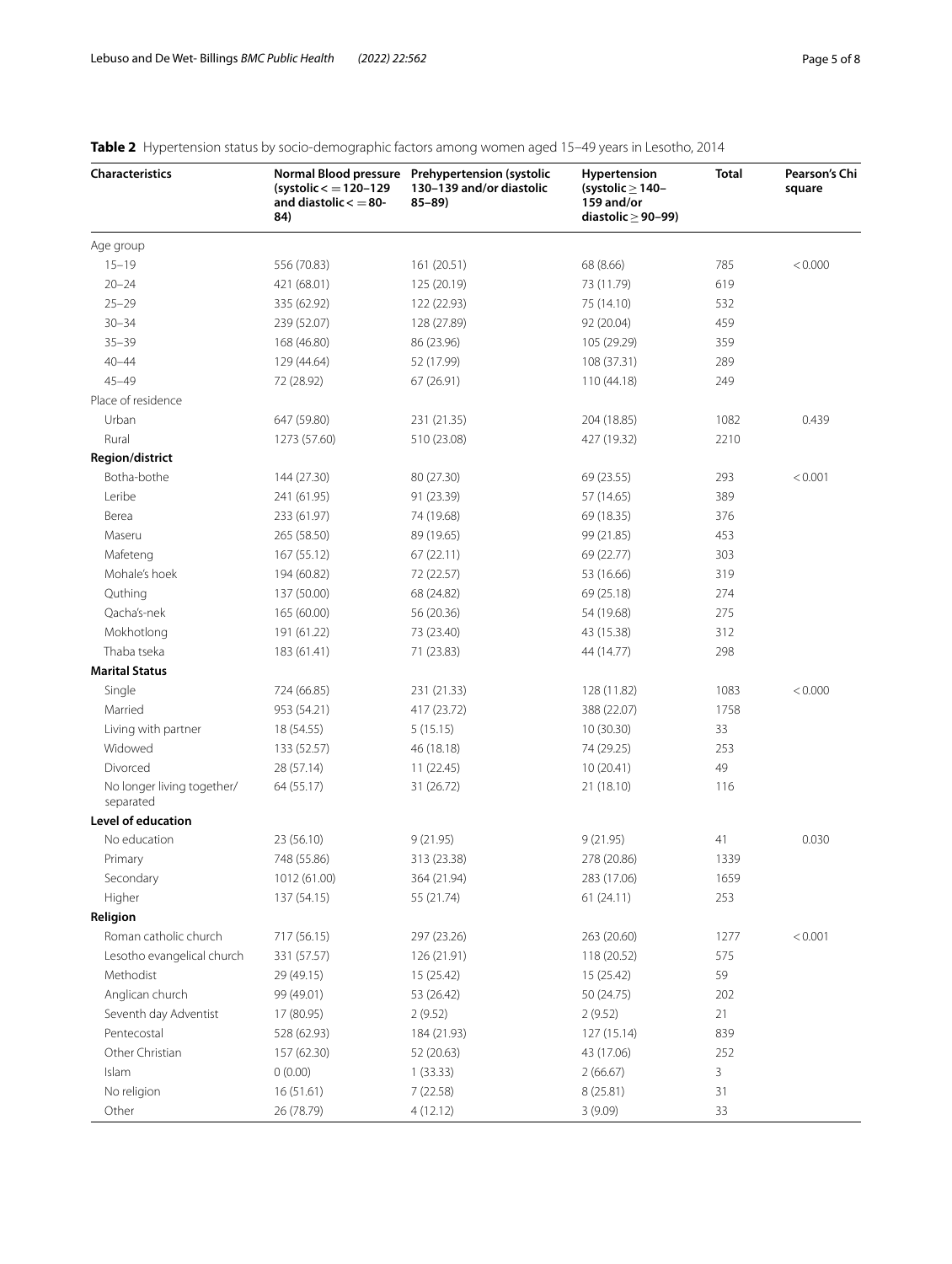| <b>Characteristics</b>                 | Normal Blood pressure<br>$(systolic < 120-129$<br>and diastolic $\lt$ = 80-<br>84) | Prehypertension (systolic<br>130-139 and/or diastolic<br>$85 - 89$ | Hypertension<br>(systolic $>$ 140-<br>159 and/or<br>diastolic $\geq$ 90-99) | <b>Total</b> | Pearson's Chi<br>square |
|----------------------------------------|------------------------------------------------------------------------------------|--------------------------------------------------------------------|-----------------------------------------------------------------------------|--------------|-------------------------|
| Occupation                             |                                                                                    |                                                                    |                                                                             |              |                         |
| Professional/technical/mana-<br>gerial | 73 (50.34)                                                                         | 29 (20.00)                                                         | 43 (31.88)                                                                  | 148          | 0.017                   |
| Clerical                               | 34 (49.28)                                                                         | 13 (18.84)                                                         | 22 (25.96)                                                                  | 69           |                         |
| Sales                                  | 111 (47.23)                                                                        | 61(25.96)                                                          | 63 (26.81)                                                                  | 235          |                         |
| Agricultural-self-employed             | 75 (51.02)                                                                         | 38 (25.85)                                                         | 34 (23.13)                                                                  | 147          |                         |
| Agricultural-employee                  | 13 (72.22)                                                                         | 2(11.11)                                                           | 3(16.67)                                                                    | 18           |                         |
| Household and domestic                 | 144 (62.61)                                                                        | 51 (22.17)                                                         | 35 (15.22)                                                                  | 230          |                         |
| Services                               | 85 (54.84)                                                                         | 41 (26.45)                                                         | 29 (18.71)                                                                  | 155          |                         |
| Skilled manual                         | 62 (45.93)                                                                         | 42 (31.11)                                                         | 31 (22.96)                                                                  | 135          |                         |
| Unskilled manual                       | 90(52.63)                                                                          | 46 (26.90)                                                         | 35 (20.47)                                                                  | 171          |                         |
| Don't know                             | 47 (58.02)                                                                         | 14 (17.28)                                                         | 20 (24.69)                                                                  | 81           |                         |
| <b>Total</b>                           | 1920 (58.32)                                                                       | 741 (22.51)                                                        | 323 (19.17)                                                                 | 3353 (100)   |                         |

# **Table 2** (continued)

*p*<0.05 is considered statistically signifcant (Chi-Square test)

4.47; CI: 2.92,6.85], 40–44 [OR: 5.69; CI: 3.71,8.75] and 45–49 [OR: 9.78; CI: 6.38,14.99], respectively.

Married women were found to be 1.71 times more likely to be hypertensive than single women. Likewise, widows were 2.61 times more likely to be hypertensive than single women counterparts. This was true as well for couples living together [OR: 3.55; CI: 1.76,7.16] (Table [3\)](#page-6-0).

Conversely, women who belonged to Pentecostal church were found to be 0.73 times less likely to be hypertensive compared to their Roman Catholic Church fellows [CI: 0.59,0.91].

# **Discussion**

The objective of the study was to determine prevalence of hypertension and also identify socio-demographic correlates of hypertension in women in Lesotho. Baseline analysis has illustrated that a high proportion of women were aged 15–19 years, most (67%) of them resided in rural areas. More than half (54%) were married while 51% of the women had completed the secondary level of education.

In agreement with similar studies conducted in other African countries like Ethiopia, the study demonstrated that older age groups are a strong factor associated with hypertension. The proportion of women who were diagnosed with high blood pressure increases with an increase in age, the odds of being hypertensive were significantly higher among women aged 45–49 years. This is in line with other studies where the risks of hypertension increase with age  $[1, 13]$  $[1, 13]$  $[1, 13]$ . Thinyane, 2015 also discovered

that age was among factors associated with poor blood pressure in Lesotho.

Moreover, there were higher odds for the ever-married (married, divorced, and widowed) to be diagnosed with hypertension. In Ghana, Tuoyire (2018) found signifcantly higher odds of hypertension for married, cohabiting, and previously married adults. It seems that married and widowed/divorced/separated, women were at higher risk of having hypertension and this could be due to the inevitable "vicissitudes of marriage."  $[14]$  $[14]$ . Likewise, Wickham, 2001 found out that marital stress signifcantly increases the likelihood of earlier hypertension among long term married women. Using secondary data made it impossible to evaluate other confounding factors, such as stress levels among women, especially those living with a partner or widowed.

Specifcally, the study addresses hypertension, a topic of particular relevance to Lesotho given its high rate of maternal mortality. Literature suggests a link between hypertension and maternal morbidity and mortality. However, there is a limitation to the generalizability of the results because only female data was utilized.

# **Conclusion**

This study showed that age was associated with hypertension among a sample of the women adult population in Lesotho. The study further suggests that  $741$   $(22.10%)$ of the respondents were in prehypertension stage, which adds to the overall future risk of hypertension. The socio-demographic correlates of hypertension among women include: advancement in age, living with partner, being married, being widowed, and living in Maseru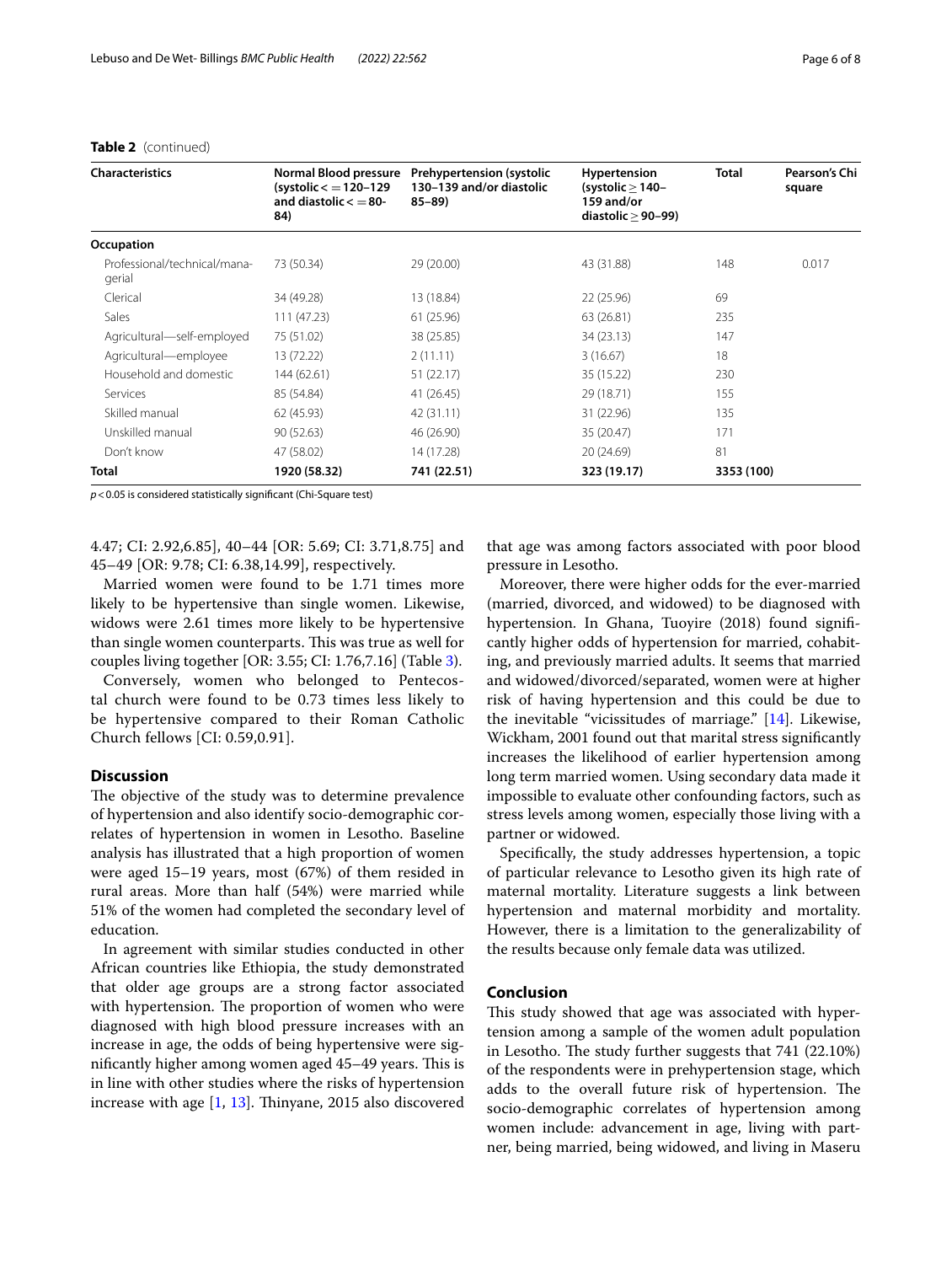<span id="page-6-0"></span>**Table 3** Odd Ratios for socio-demographic factors associated with prevalence of hypertension among women aged 15–49 years who had at least one live birth in the 5 years preceding the survey in Lesotho, 2014

| Socio-demographic characteristics | Odds, 95% C.I       | P value                  |
|-----------------------------------|---------------------|--------------------------|
| Age                               |                     |                          |
| $15 - 19$                         | RC                  |                          |
| $20 - 24$                         | 1.89 (1.22,2.91)    | $0.004*$                 |
| $25 - 29$                         | 2.06 (1.34, 3.17)   | $0.001*$                 |
| $30 - 34$                         | 3.23 (2.11,4.93)    | $< 0.000*$               |
| $35 - 39$                         | 4.47 (2.92, 6.85)   | $< 0.000*$               |
| $40 - 44$                         | 5.69 (3.71, 8.75)   | $< 0.000*$               |
| $45 - 49$                         | 9.78 (6.38, 15.00)  | $< 0.000*$               |
| <b>Level of education</b>         |                     |                          |
| No education                      | RC                  |                          |
| Primary                           | 0.73(0.39, 1.47)    | 0.376                    |
| Secondary                         | 0.68 (0.33, 1.37)   | 0.276                    |
| Higher                            | $0.81$ (0.39, 1.70) | 0.582                    |
| <b>Place of residence</b>         |                     |                          |
| Urban                             | RC                  |                          |
| Rural                             | 0.92(0.78, 1.09)    | 0.316                    |
| <b>Marital Status</b>             |                     |                          |
| Single                            | RC                  |                          |
| Married                           | 1.71 (1.39, 2.16)   | $< 0.000*$               |
| Living with partner               | 3.55 (1.76, 7.16)   | $< 0.000*$               |
| Widowed                           | 2.61 (1.90, 3.60)   | $< 0.000*$               |
| Divorced                          | 1.60 (0.86, 3.00)   | 0.140                    |
| Separated                         | 1.54 (0.99, 2.41)   | 0.057                    |
| Region/district                   |                     |                          |
| Botha-bothe                       | RC                  |                          |
| Leribe                            | 1.39 (0.95, 2.02)   | 0.088                    |
| Berea                             | 1.23 (0.84, 1.82)   | 0.289                    |
| Maseru                            | 2.12 (1.49, 3.03)   | $< 0.000*$               |
| Mafeteng                          | 2.05 (1.40, 2.99)   | $< 0.000*$               |
| Mohale's hoek                     | 1.26 (0.84, 1.88)   | 0.262                    |
| Quthing                           | 0.98(0.63, 1.52)    | 0.924                    |
| Qacha's-nek                       | 1.33 (0.87, 2.01)   | 0.185                    |
| Mokhotlong                        | 0.91(0.58, 1.41)    | 0.663                    |
| Thaba tseka                       | 0.79(0.51, 1.25)    | 0.320                    |
| Religion                          |                     |                          |
| Roman catholic church             | RС                  |                          |
| Lesotho evangelical church        | 1.06 (0.85, 1.33)   | 0.598                    |
| Methodist                         | 1.02 (0.51, 2.02)   | 0.966                    |
| Anglican church                   | 1.16 (0.85, 1.58)   | 0.353                    |
| Seventh day Adventist             | 1.19 (0.49, 2.91)   | 0.697                    |
| Pentecostal                       | 0.73(0.57, 0.91)    | $0.005*$                 |
| Other Christian                   | 1.04 (0.77, 1.39)   | 0.818                    |
| <b>Islam</b>                      | 1.15(0.25, 5.35)    | 0.858                    |
| Hindu                             |                     | $\overline{\phantom{0}}$ |
| No religion                       | 0.42(0.15, 1.18)    | 0.100                    |
| Other                             | 0.74(0.33, 1.65)    | 0.461                    |
|                                   |                     |                          |

# **Table 3** (continued)

| Odds, 95% C.I     | P value |
|-------------------|---------|
|                   |         |
| RC.               |         |
| 1.14 (0.66, 1.99) | 0.640   |
| 0.97(0.64, 1.45)  | 0.867   |
| 0.88(0.55, 1.42)  | 0.612   |
| 0.66(0.19, 2.29)  | 0.508   |
| 0.68(0.43, 1.07)  | 0.093   |
| 1.15(0.75, 1.77)  | 0.524   |
| 1.05 (0.66, 1.66) | 0.840   |
| 0.77(0.49, 1.21)  | 0.253   |
| 0.91(0.52, 1.58)  | 0.728   |
|                   |         |

\*Signifcant *p*-values: *p*<0.005; 95% Confdence intervals (CI); *OR* odds ratio, *RC* Reference Category

and Mafeteng districts. While the primary prevention strategies should start with Basotho women in high-risk groups, the importance of focusing on prehypertensive individuals should not be overlooked because it indicates a future risk of hypertension.

## **Abbreviations**

DBP: Diastolic Blood Pressure; DHS: Demographic and Health Survey; LDHS: Lesotho Demographic and Health Survey; MOH: Ministry of Health; SBP: Systolic Blood Pressure; USAID: United States Agency for International Development; WHO: World Health Organization.

#### **Acknowledgements**

The authors wish to acknowledge ICF Macro and Measure DHS for granting us permission to use the LDHS 2014 dataset. ICF Macro provided technical assistance as well as funding to the survey through MEASURE DHS, a project funded by the United States Agency for International Development (USAID) that provides support and technical assistance for the implementation of population and health surveys in countries worldwide.

#### **Authors' contributions**

ML analyzed the data, wrote the manuscript and did the submission. NDW reviewed the fnal manuscript. The authors read and approved the fnal manuscript.

# **Funding**

Even though the corresponding offer is studying in South Africa. She comes from Lesotho which is a low-income country. This study falls within a larger project in fulflment of the author's (ML) doctoral studies.

#### **Availability of data and materials**

The data that support the fndings of this study are available at measuredhs. com.

# **Declarations**

**Ethics approval and consent to participate** Not applicable.

#### **Consent for publication**

Not applicable.

#### **Competing interests**

The authors have no competing interests to declare.